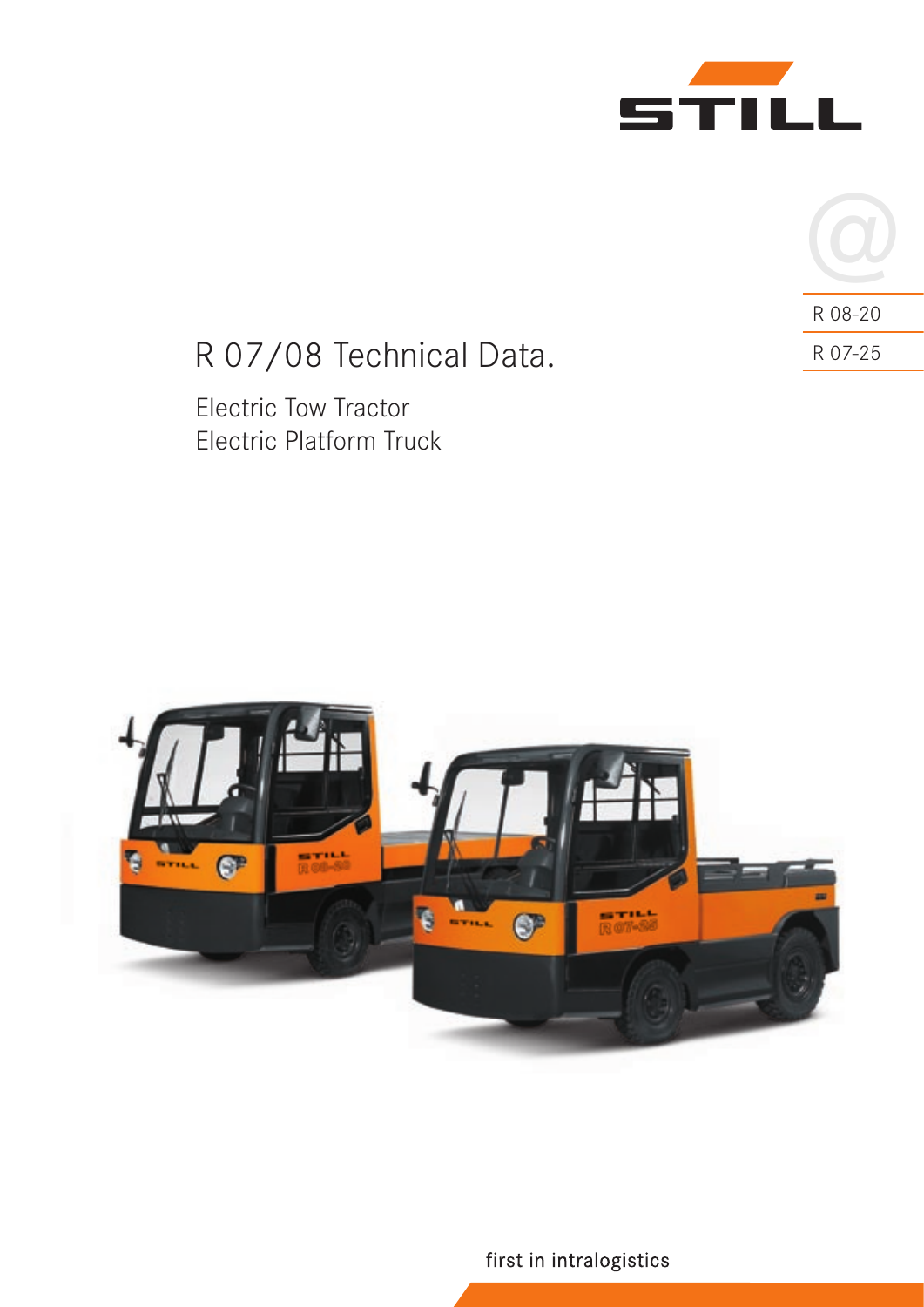In accordance with VDI guidelines 2198, this specification applies to the standard model only. Alternative tyres, mast types, ancillary equipment, etc. could result in different values.

|                 | 1.1   | Manufacturer                                                 |                      |                 | <b>STILL</b>             | <b>STILL</b>             |                | <b>STILL</b>             |                   |  |
|-----------------|-------|--------------------------------------------------------------|----------------------|-----------------|--------------------------|--------------------------|----------------|--------------------------|-------------------|--|
|                 | 1.2   | Manufacturer's model designation                             |                      |                 | R 07-25                  | R 07-25 L                |                | R 08-20                  |                   |  |
| Characteristics | 1.3   | Power supply - electric, diesel, petrol, gas, mains electric |                      |                 | electric                 | electric                 |                | electric                 |                   |  |
|                 | 1.4   | Type of control - hand, pedestrian, stand-on, rider seated   |                      |                 | rider seated             | rider seated             |                | rider seated             |                   |  |
|                 | 1.5   | Carrying capacity/load                                       | $\Omega$             |                 | 300                      | 300                      |                | 2000                     |                   |  |
|                 | 1.5.1 | Trailor load                                                 | $\Omega$             | kg              | 25000                    | 25000                    |                | as per diagram overleaf  |                   |  |
|                 | 1.7   | Towing capacity                                              | F                    | kg<br>N         | 5000                     |                          | 5000           |                          | 900               |  |
|                 | 1.9   | Wheelbase                                                    | $\vee$               |                 | 1465                     | 1900                     |                | 1900                     |                   |  |
|                 |       |                                                              |                      | mm              |                          |                          |                |                          |                   |  |
|                 | 2.1   | Weight                                                       |                      | kg              | 3800                     | 4800<br>2600             |                | 3100                     | 3200              |  |
| Weight          | 2.2   | Axle loadings laden front                                    |                      | kg              | 2000                     |                          |                | 2300                     | 2100              |  |
|                 | 2.2.1 | Axle loadings laden rear                                     |                      | kg              | 2100                     | 2500                     |                | 2800                     | 3100              |  |
|                 | 2.3   | Axle loadings unladen front                                  |                      | kg              | 1900                     | 2500                     |                | 1800                     | 1800              |  |
|                 | 2.3.1 | Axle loadings unladen rear                                   |                      | kg              | 1900                     | 2300                     |                | 1300                     | 1400              |  |
|                 | 3.1   | Tyres - rubber (V), superelastic (SE), pneu. (L), poly. (PE) |                      |                 | L/SE                     | L/SE                     |                | L/SE                     |                   |  |
|                 | 3.2   | Tyre size - front                                            |                      |                 | 6.00 R 9                 | 6.00 R 9                 |                | 6.00 R 9                 |                   |  |
| Wheels   tyres  | 3.3   | Tyre size - rear                                             |                      |                 | 7.00 R 12                | 7.00 R 12                |                | 7.00 R 12                |                   |  |
|                 | 3.5   | Wheels - number front $(x =$ drive wheel)                    |                      |                 | $\overline{2}$           | $\overline{2}$           |                | $\overline{2}$           |                   |  |
|                 | 3.5.1 | Wheels - number rear $(x =$ drive wheel)                     |                      |                 | 2x                       | 2x                       |                | 2x                       |                   |  |
|                 | 3.6   | Track width - front                                          | $b_{10}$             | mm              | 1080                     | 1080                     |                | 1080                     |                   |  |
|                 | 3.7   | Track width - rear                                           | $b_{11}$             | mm              | 1020                     | 1020                     |                | 1020                     |                   |  |
|                 | 4.7   | Height to top of overhead guard (cabin)                      | h <sub>6</sub>       | mm              | 1820                     | 1820                     |                | 1820                     |                   |  |
|                 | 4.8   | Seat height                                                  | h <sub>7</sub>       | mm              | 745                      | 745                      |                | 745                      |                   |  |
|                 | 4.12  | Coupling height                                              | $h_{10}$             | mm              | 240, 295, 350, 405       | 240, 295, 350, 405       |                | 240, 295, 350, 405       |                   |  |
|                 | 4.13  | Platform height unladen                                      | $h_{11}$             | mm              | 1000                     | 1000                     |                |                          | 840               |  |
|                 | 4.16  | Platform length                                              | $\vert_3$            | mm              | 1520                     |                          | 1955           |                          | 2600              |  |
|                 | 4.17  | Rear overhang                                                | $\vert$ <sub>5</sub> | mm              | 615                      |                          | 615            |                          | 1130              |  |
| Dimensions      | 4.18  | Platform width                                               | b <sub>9</sub>       | mm              | 1170                     | 1170                     |                |                          | 1300              |  |
|                 | 4.19  | Overall length                                               | $\mathbf{I}$         | mm              | 3045                     | 3480                     |                | 3590                     | 3990              |  |
|                 | 4.21  | Overall width                                                | b <sub>1</sub>       | mm              | 1300                     | 1300                     |                | 1300                     |                   |  |
|                 | 4.32  | Ground clearance at centre of wheelbase                      | m <sub>2</sub>       | mm              | 150                      | 150                      |                | 150                      |                   |  |
|                 | 4.35  | Outer turning radius                                         | Wa                   | mm              | 2825                     | 3275                     |                | 3275                     |                   |  |
|                 | 4.36  | Inner turning radius                                         | $b_{13}$             | mm              | 935                      | 1095                     |                | 1095                     |                   |  |
|                 | 5.1   | Speed laden                                                  |                      | km/h            | 11                       | 11                       |                | 15                       |                   |  |
|                 | 5.1.1 | Speed unladen                                                |                      | km/h            | 25                       | 25                       |                | 20                       |                   |  |
|                 | 5.5   | Rated drawbar pull laden                                     |                      | $\hbox{N}$      | $\overline{\phantom{a}}$ | $\sim$                   |                | $\sim$                   |                   |  |
|                 | 5.5.1 | Rated drawbar pull unladen                                   |                      | $\mathsf{N}$    | 5000                     | 5000                     |                | 900                      |                   |  |
|                 | 5.6   | Max. drawbar pull laden                                      |                      | $\mathsf{N}$    |                          |                          |                |                          |                   |  |
|                 | 5.6.1 | Max. drawbar pull unladen                                    |                      | $\mathsf{N}$    | 16000                    | 16000                    |                | 3500                     |                   |  |
| Performance     | 5.7   | Gradeability laden                                           |                      | $\%$            |                          |                          |                |                          |                   |  |
|                 | 5.7.1 | Gradeability unladen                                         |                      | $\%$            | as per diagram           |                          | as per diagram | as per diagram           |                   |  |
|                 | 5.8   | Max. gradeability laden                                      |                      | $\%$            | overleaf                 |                          | overleaf       |                          | overleaf          |  |
|                 | 5.8.1 | Max. gradeability unladen                                    |                      | %               |                          |                          |                |                          |                   |  |
|                 | 5.10  | <b>Brakes</b>                                                |                      |                 | electr./hydr.            | electr./hydr.            |                | electr./hydr.            |                   |  |
|                 | 6.1   | Drive motor hourly capacity                                  |                      | kW              | 20                       | 20                       |                | 5                        |                   |  |
|                 | 6.3   | Battery equipment to DIN 43531/35/36 A, B, C, no             |                      |                 | 43536 A                  | 43536 A                  |                | 43536 A                  |                   |  |
|                 | 6.4   | Battery voltage                                              | U                    | $\vee$          | 80                       | 80                       |                |                          | 80                |  |
| <b>Motors</b>   | 6.4.1 | Battery capacity                                             | $\mathsf{K}5$        | Ah              | 460<br>560               | 700                      | 840            | 240                      | 320               |  |
|                 | 6.5   | Battery weight                                               |                      | kg              | 1210<br>1558             | 1863                     | 2178           | 679                      | 858               |  |
|                 | 6.6   | Energy consumption to VDI-Cycles                             |                      | kWh/h           | $\overline{\phantom{a}}$ |                          |                |                          |                   |  |
|                 | 7.1   | Engine manufacturer                                          |                      |                 |                          |                          |                |                          |                   |  |
|                 | 7.1.1 | Type                                                         |                      |                 |                          |                          |                |                          |                   |  |
|                 | 7.2   | Engine rated power to ISO 1585                               |                      | kW              | $\overline{a}$           | $\overline{\phantom{a}}$ |                | $\sim$                   |                   |  |
| Engine          | 7.3   | Rated rpm                                                    |                      | 1/min           |                          |                          |                |                          |                   |  |
|                 | 7.4   | No. of cylinders                                             |                      |                 | $\overline{a}$           | ä,                       |                | $\overline{\phantom{a}}$ |                   |  |
|                 | 7.4.1 | No. of displacement                                          |                      | cm <sup>3</sup> |                          |                          |                |                          |                   |  |
|                 | 7.5   | Fuel consumption                                             |                      | 1/h             |                          |                          |                |                          |                   |  |
|                 | 8.1   | Drive control                                                |                      |                 | AC-microprocessor        | AC-microprocessor        |                |                          | AC-microprocessor |  |
| Other           | 8.4   | Average noise peak at operator's ears                        |                      | dB(A)           | 69                       | 69                       |                | 69                       |                   |  |
|                 | 8.5   | Trailer coupling, type/DIN                                   |                      |                 | Rockinger 244            | Rockinger 244            |                | Rockinger 244            |                   |  |
|                 |       |                                                              |                      |                 |                          |                          |                |                          |                   |  |

#### **Dimensional sketch and operating data**

When hauling loaded trailers that are coupled to platform or towing trucks under the most arduous of operating conditions (e.g. sloping surfaces, smooth or slippery roadways, etc.) the determining factor for trailing load assessment will not be the tractive effort developed by the towing truck, nor the carrying capacity of the relevant trailers, but rather the presence of an effective brake system eliminating the risk of accidents (i.e. by using trailers equipped with brakes of the overrun type). When towing trailer trains on public roads, the Road Traffic Regulations must be adhered to.

The values contained in this specification and data sheet, including the performance charts, apply to tractors operating on a dry concrete surface.

Rolling resistance on level surface: 200 N/t.

Frictional coefficient for tyres: 0.80;

Height of towing bracket: 400 mm.

Tipping limit: the static load on the steered wheels is 20% below the net weight of the tractor.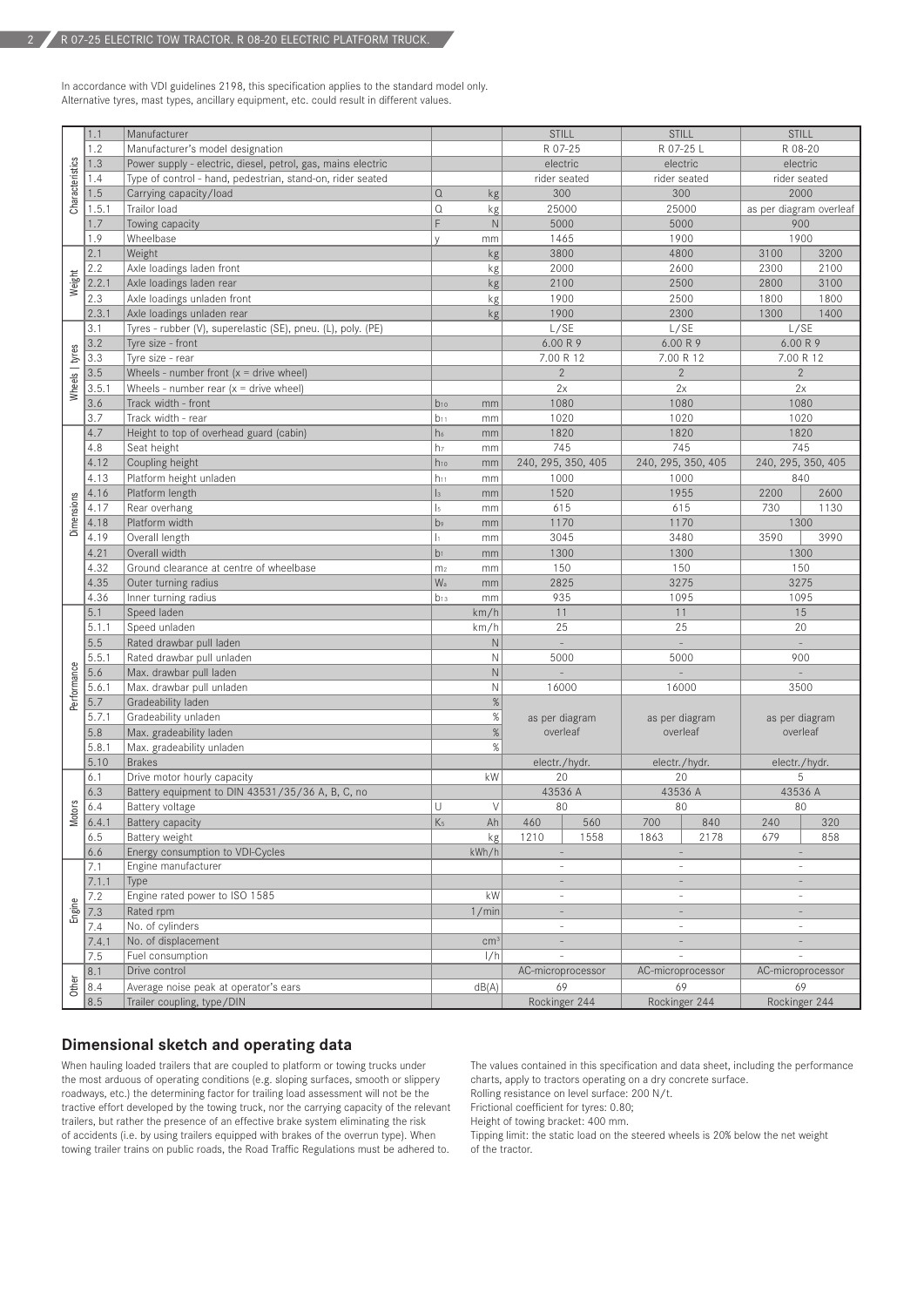# **Electric Tow Tractor R 07-25**



**Electric Platform Truck R 08-20**



The models depicted in this brochure may contain special parts or attachments which are not supplied as standard.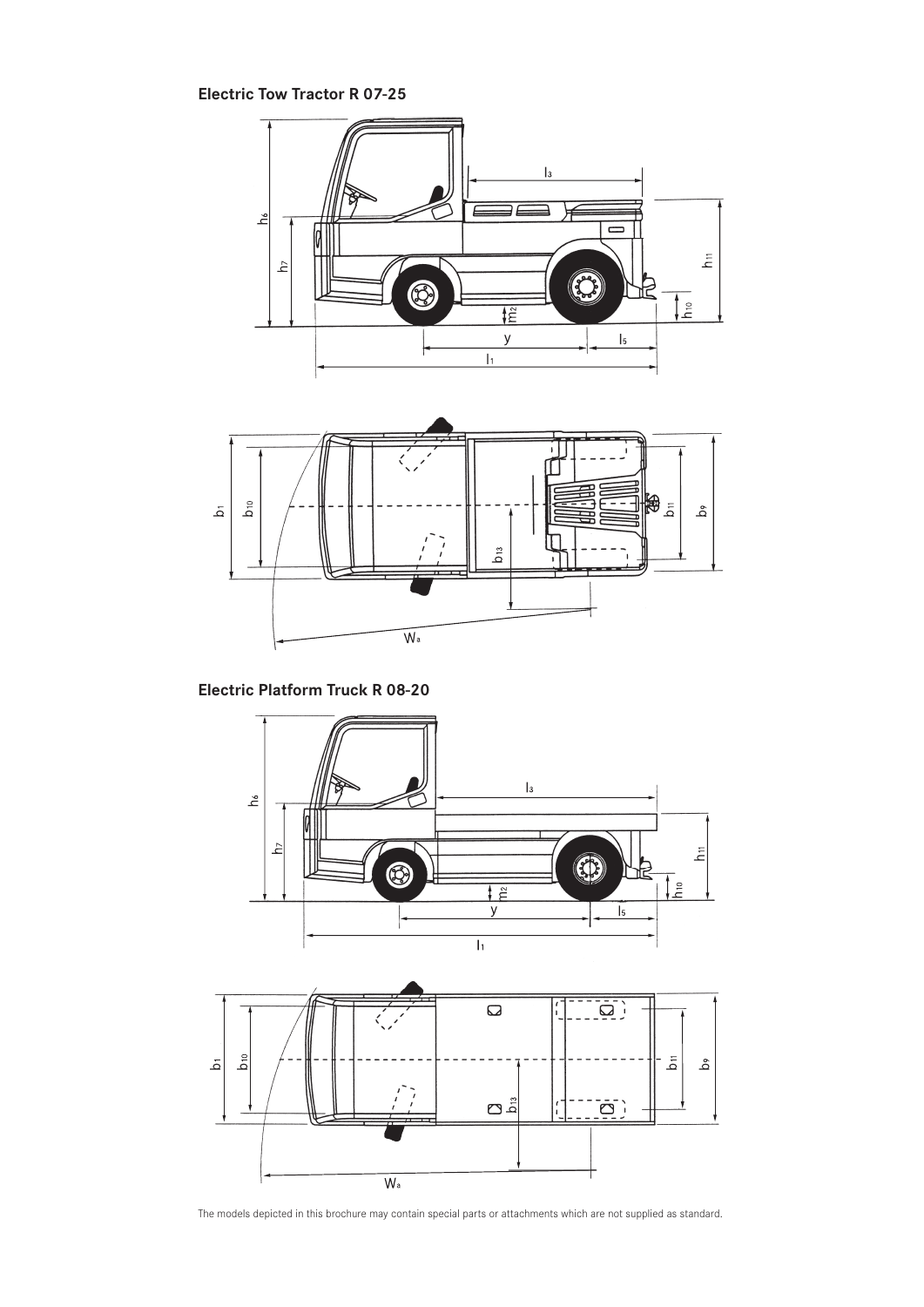## **Performance Chart R 07-25**



The Speed/Draw Bar Pull performance of the tractor can be programmed between the two limits shown to suit the application. The permissible haul per hour is the total distance travelled, including the return journey and any downhill gradients. It is recommended that braked trailers are used for trailer loads exceeding 9 tonnes and for all trailer loads if gradients are involved.



**Performance Chart R 08-20**

The permissible haul per hour is the total distance travelled, including the return journey and any downhill gradients. It is recommended that braked trailers are used for all trailer loads if gradients are involved.

4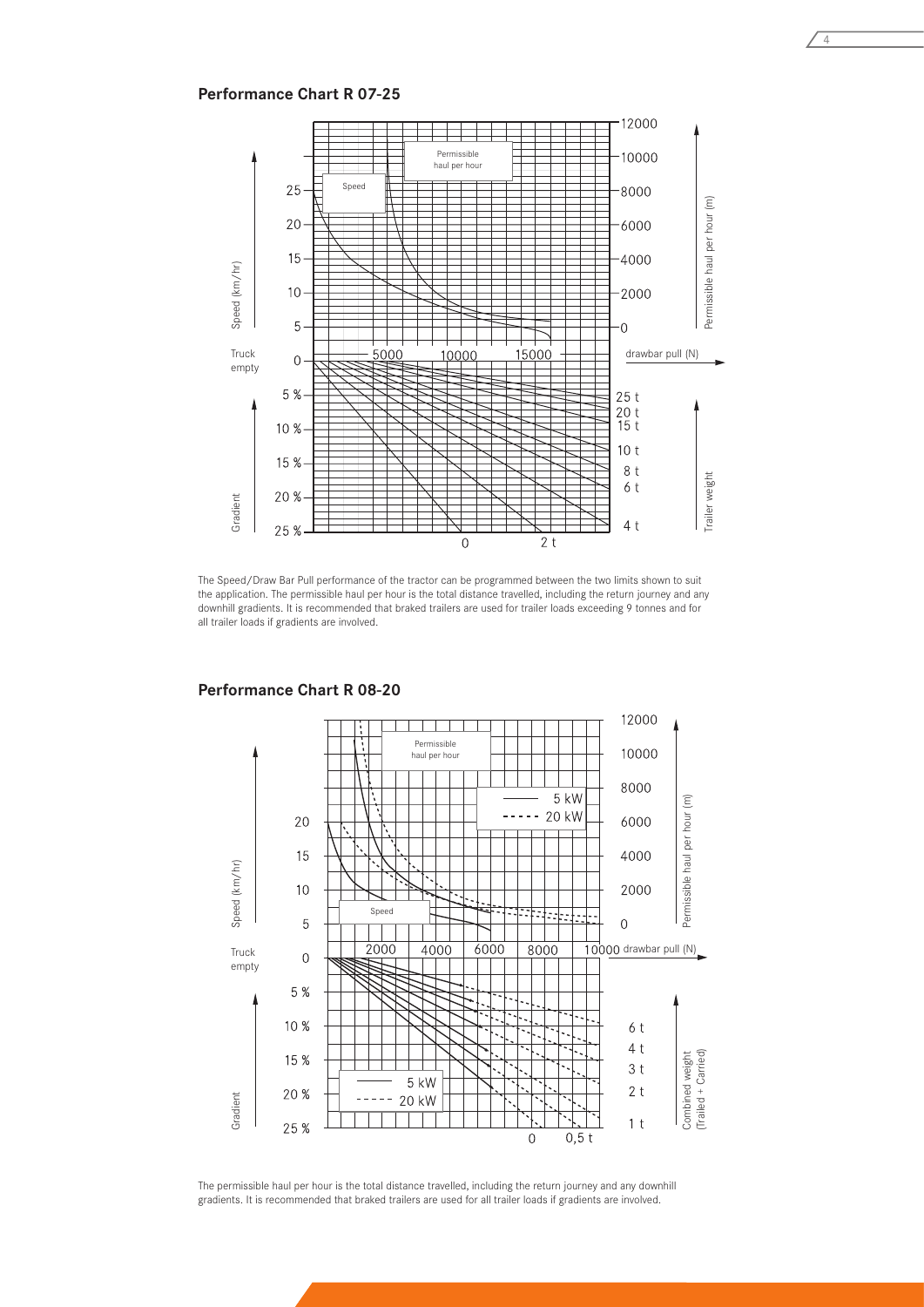#### **Drive.**

- The encapsulated 80 volt three-phase drive motor from STILL gives long life and freedom from maintenance, with optimal energy utilisation.
- During braking the drive motor acts as a generator and feeds electrical energy back into the battery. This allows a longer period of work before the battery needs recharging.
- Due to the regulated drive control, the travel speed will remain constant for the same pedal position regardless of upward or downward gradients.

#### **Battery and battery changing.**

Battery changing is by means of a hoist. On the R 08-20 the battery can also be removed from the side with a low lift pallet truck.

#### **Electrical system.**

The trucks are fitted with an energy saving MOSFET controller. Drive and steering unit are linked through a CAN bus to the combi instrument. Constant checks guarantee fault-free operation.

#### **Brakes.**

- The truck has three independent braking systems.
- Disc brakes at the front and maintenance free multi-disc brakes in an oil bath at the back are actuated hydraulically with the brake pedal.
- A mechanical handbrake acts on the rear wheels.

#### **Steering.**

- The servo-steering is extremely free moving and allows fatigue-free driving.
- The sturdy steering axle gives the truck very good manoeuvrability and makes it extremely manageable.

#### **Frame.**

The flat, shock resistant chassis is specified and designed in accordance with FEM. Due to its robust steel structure it has very high resistance to distortion and high rigidity. The design prevents the accumulation of water at any point in the frame. This corrosion protection guarantees a long life.

#### **Lighting.**

- Road Traffic Act lighting system fitted as standard.
- Rear lights can be fitted at the top of the overhead guard as an option.
- Optimum rear visibility thanks to the large viewing channel of the R 07-25.

#### **Driver's compartment.**

- Automotive style foot pedal layout.
- Seat and steering column are adjustable.
- On the R 07-25 the driver has a clear view onto the tow coupling from the driving compartment.
- Convenient entry and exit and also a relaxed leg position due to the low step height, large footwell and anti-slip liner.
- Excellent all-round visibility.

#### **Standard equipment.**

- Sprung driver's seat, PVC.
- Passenger's seat, PVC.
- Pneumatic tyres.
- Work hour meter through key switch and seat switch.
- Paint RAL 2000/RAL 7021.
- Forward/reverse inching button device on the R 07-25.
- Automatic coupling, rear.
- Trailer socket

### **Auxiliary equipment.**

- Tow coupling, front (1x automatic or three position coupling).
- Tow coupling, rear (2x automatic coupling, three position or automatic remote coupling).
- Cloth covered seat (with or without seat heater).
- SE tyres.
- Power supply can be extended with a 12 volt converter for auxiliary electrics.
- The R 08-20 can be customised for use in any industry by fitting additional equipment.
- Cab for the R 07-25 also available with sliding doors.